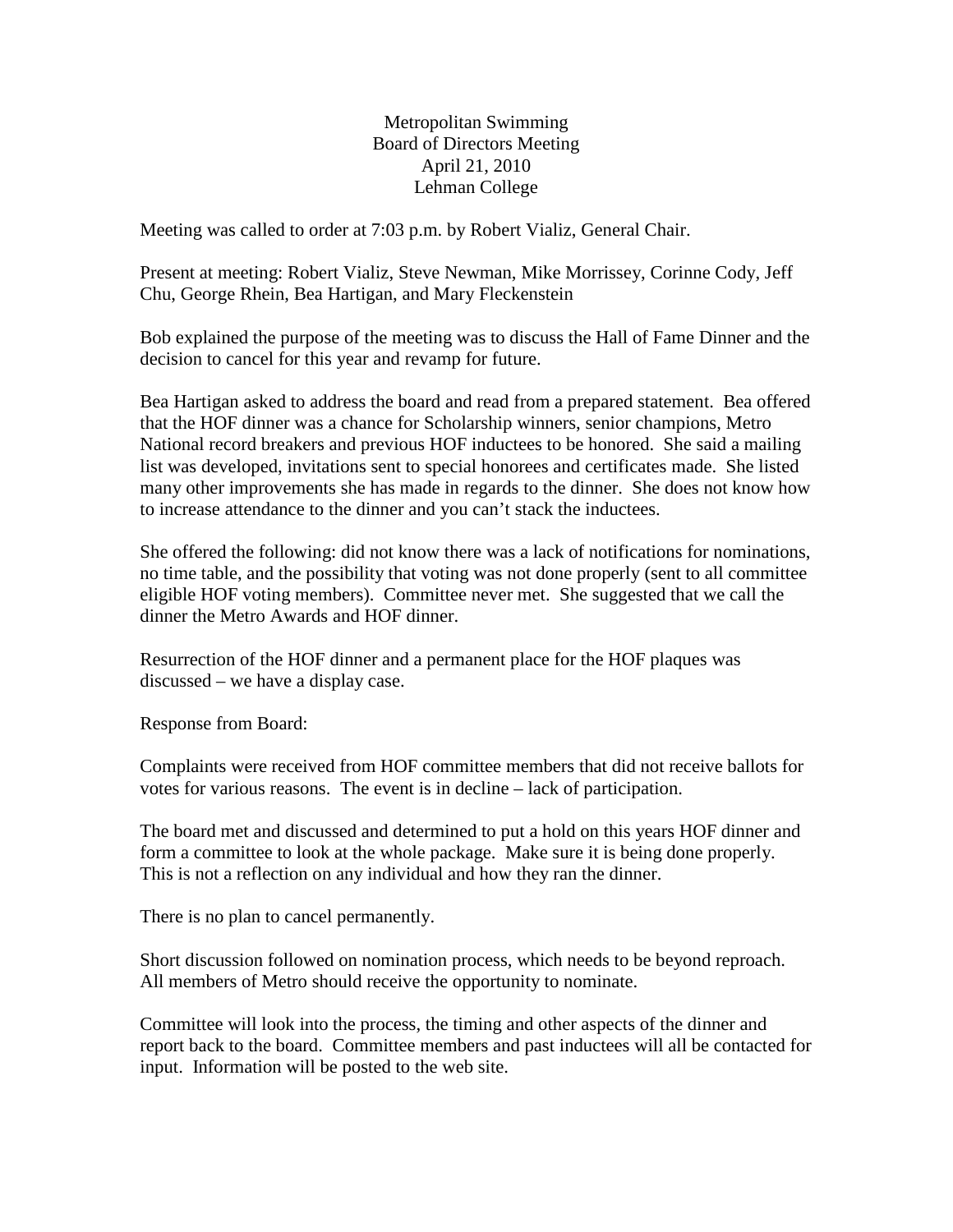Bob made a motion to have Steve Newman head the Hall of Fame Revitalization Committee. Jeff seconded, all in favor. Motion carried. Thanks Steve!

Steve will look into revamping dinner, process. Committee members can be people outside swimming community.

The committee will explore all aspects of the HOF and present recommendations by the September House of Delegate meeting.

Steve accepted all Hall of Fame information and records from Bea.

Next General Chair will appoint Hall of Fame Committee Chair.

Awards normally presented at the HOF dinner will be presented at the May HOD meeting: Scholarships (Officials will notify the athletes and coaches); senior champs; record breakers; outstanding service.

Steve's email is  $sn100@$  optonline.net if you would like to join the process.

Other Business:

Jeff asked about redoing the Metro Code of Conduct. It was discussed that there are strict USA Swim guidelines and we follow that protocol.

Tom Cohill from East Hampton Y was selected to coach Youth Games in Italy. Recruitment for athletes is on the web site.

Corinne motioned for Metro to spend \$107 a year to upgrade the QuickBooks online so the budget and financial reports can be done with budget to actual, making the reports easier to read. George seconded. All in favor – motion carries.

Jeff made a motion to adjourn at 7:58 p.m., Mike seconded – all in favor. Meeting adjourned.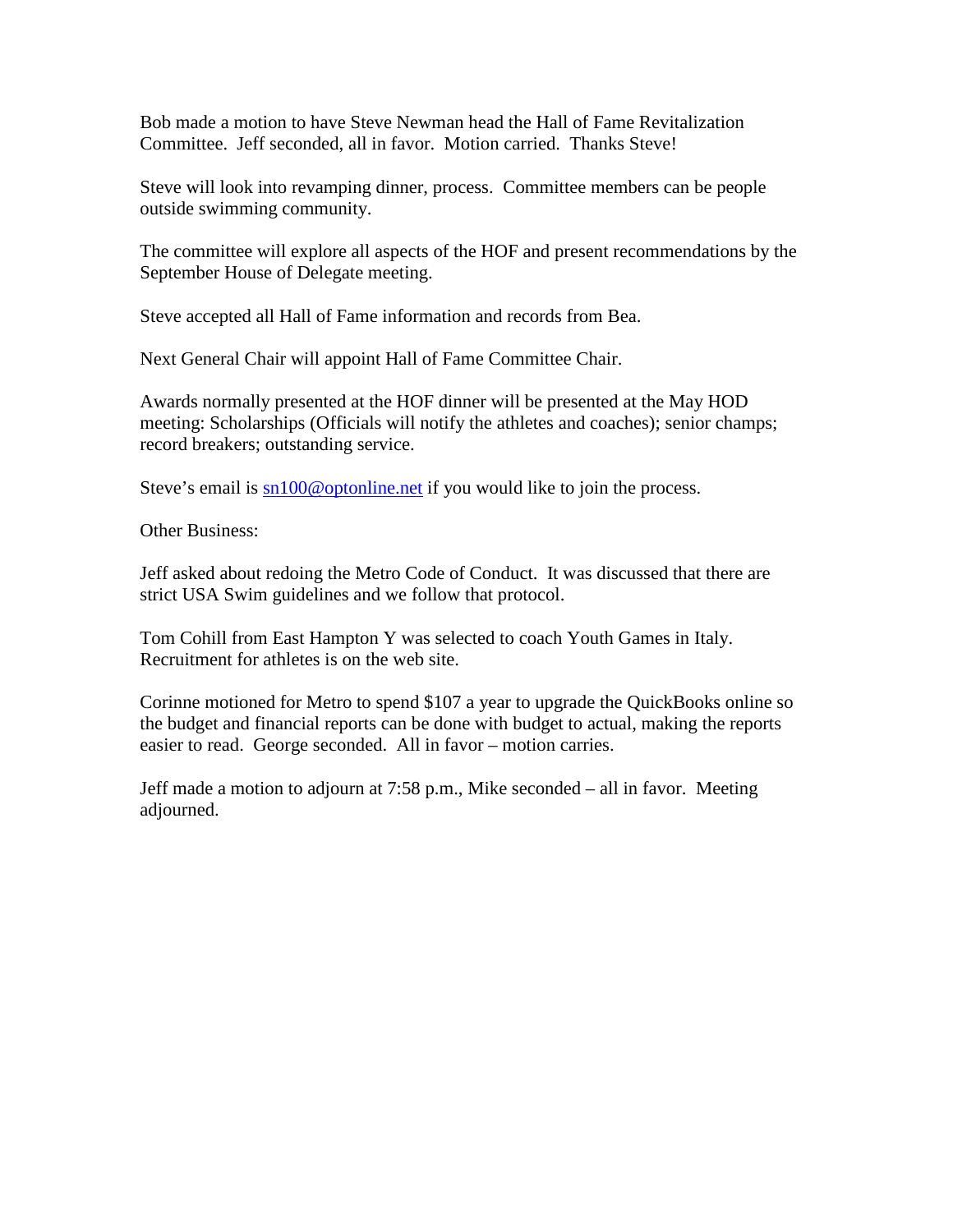Bea Hartigan 27 Huntington Road Huntington, NY 11743 (631) 271-3349 [Bea10k@Yahoo.com](mailto:Bea10k@Yahoo.com)

Robert Vialez, General Chair Metropolitan Swimming. Inc. 19 Mt. Rainier Avenue Farmingville, NY 11738-2125

Dear Mr. Vialez,

As noted in my brief reply to your e-mail of March  $10<sup>th</sup>$ , relative to the Metro Hall of Fame Committee, I herewith respond to your proposed actions in detail.

First, as noted in my reply, at the very least, your action was precipitate. To cancel this year's installation dinner when the pre-event work is underway and actually ahead of previous years, is incredible. Among the effects of cancellation are:

- Last year's inductee, Bill Irwin, was unable to attend because of post surgical orders from his doctor not to travel. We assured him he could attend in 2010 and receive his award then. He is a well remembered coach and would draw attendees.
- The Joseph Stetz Scholarship winners and their families have consistently expressed their appreciation at not only receiving their scholarships, but that they were invited to such an inspiring dinner, with the chance to hear about and meet people who have had such an impact on our sport.
- The Inductees themselves particularly express their gratitude. An example is Woody Davis, who couldn't believe he would receive an award without pressure to "Fill tables", yet many came because of him.
- With the dinner now having a regular position on the calendar, the likelihood of rekindling interest in the future is slim if it is interrupted like this.
- Others in Metro are also honored, including the Sr. Champions Individual and Team, Age Group and Senior Coach of the year, Outstanding Service Award and any National Records set. Recognition at another time/place would not be the same. This has become the "Metro Annual Dinner" that was attempted a few times in the past and never really settled into existence.

In reviewing the minutes of the February Board meeting, there are a couple of items of note. First of all, your name is not listed as either attending or absent/excused. Indeed, George Rhein is noted as calling the meeting to order.

Second, according to the minutes, the entire meeting took only 55 minutes and at least two items are noted as having "Long discussions". It is hard to believe that a full and frank discussion took place with regard to the Metro Hall of Fame. It certainly had to have been one-sided.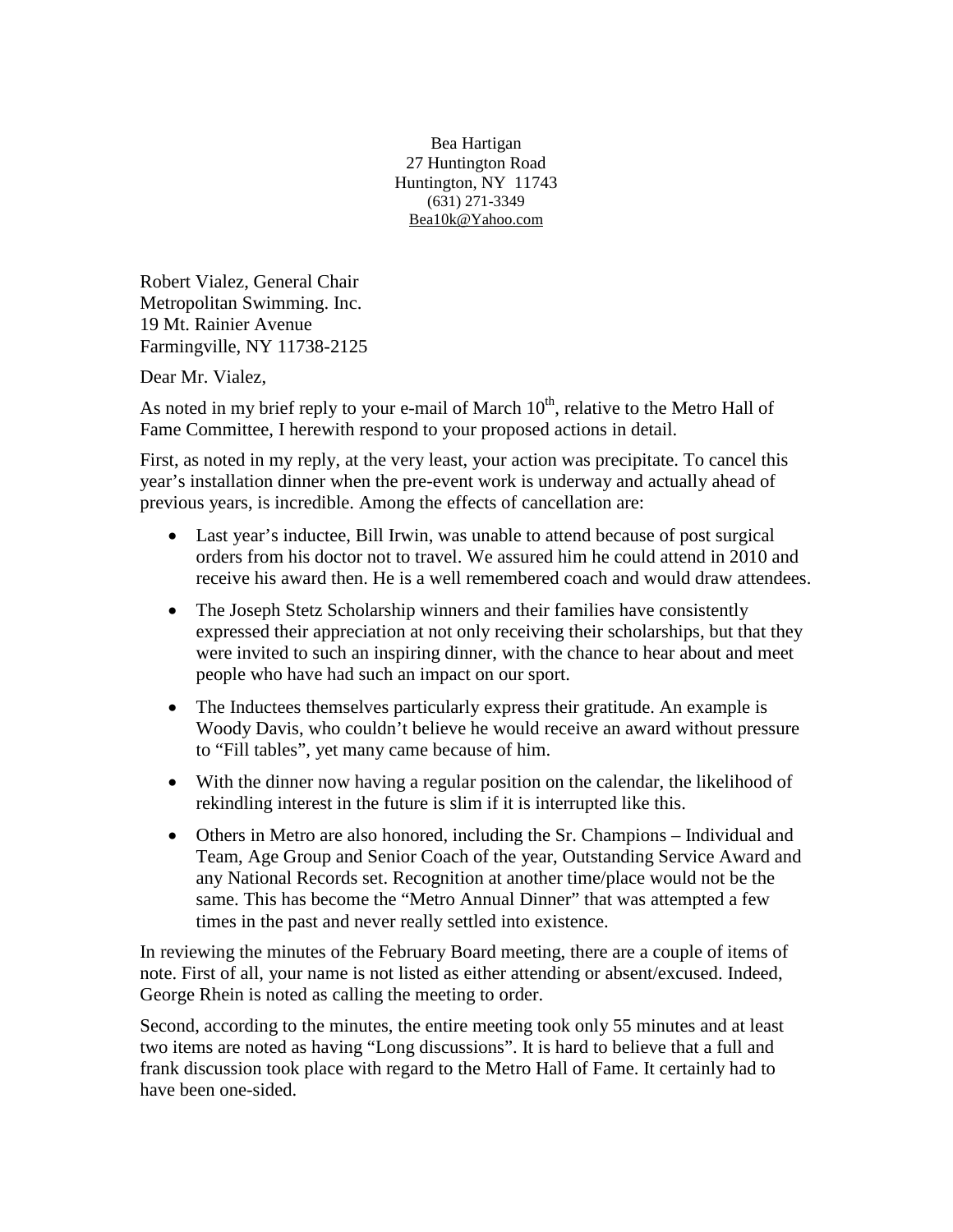Third, although some remarks about the Hall of Fame are made, there is no mention of any motion, second or vote on anything pertaining to the Hall of Fame. Therefore, one has to question how you can state "- - - it has been decided - - -."

It took several years to get the Dinner to the point where preparations, including selection of the date, happened in timely fashion. Various embarrassing situations occurred, the worst of which was when a search for a deceased inductee's family was instituted only a matter of days before the event! Even worse, the widow lived within a few miles of the dinner's site and was listed in the public phone directory!!!

Without going into any further detail of what preceded the 2008 iteration, many strides have been made.

- 1. An actual mailing list has been developed and is used for invitations.
- 2. Proper, specific invitations go to invitees Inductees, Scholarship winners, etc. on attractive 32lb parchment paper using a script font.
- 3. A parchment certificate, suitable for framing, was developed for presentation to the Scholarship winners along with their checks.
- 4. A proper check-in list of guests is now generated for the evening.
- 5. A full accounting of all income and expenses is done.
- 6. A complete inventory of all the honoree plaques was made. It was decided, in consultation with Bob, that replacing missing ones and repairing damaged ones would not be undertaken until a more secure place for display of them could be found.
- 7. The topic of a new location for the HoF has been broached a few times but no thoughts or suggestions have been forthcoming. One site that would be central to the LSC, was explored but a proper proposal has not been formed.
- 8. Upon finally receiving most of the previous year's videotapes, arrangements were made to have them professionally transferred to DVDs and copies have been made for presentation to honorees who are alive or have known family.
- 9. It was deemed reasonable to follow the previous practice regarding getting ballots out to the committee members. This also meant a covering letter that, among other things, included a Save-the-Date reminder and noted any new Nominees. It also asked for future nominees. This was the case for 2008, 2009 and 2010.
- 10. No later than April  $1<sup>st</sup>$ , the proper invitations went out to the elected Inductees, inviting them and their spouses as our guests.
- 11. As soon as the people were made known to us, the Coach, Scholarship and National Record Setters were sent proper invitations. In the case of the Coaches, their spouses were also invited, in the case of the Scholarship and Record Setters, the swimmers' parents were invited as our guests.
- 12. A properly printed program has been produced for the last two Dinners, the content of which was assembled and set up by me.
- 13. Awards were ordered well in advance and were on hand for presentation.